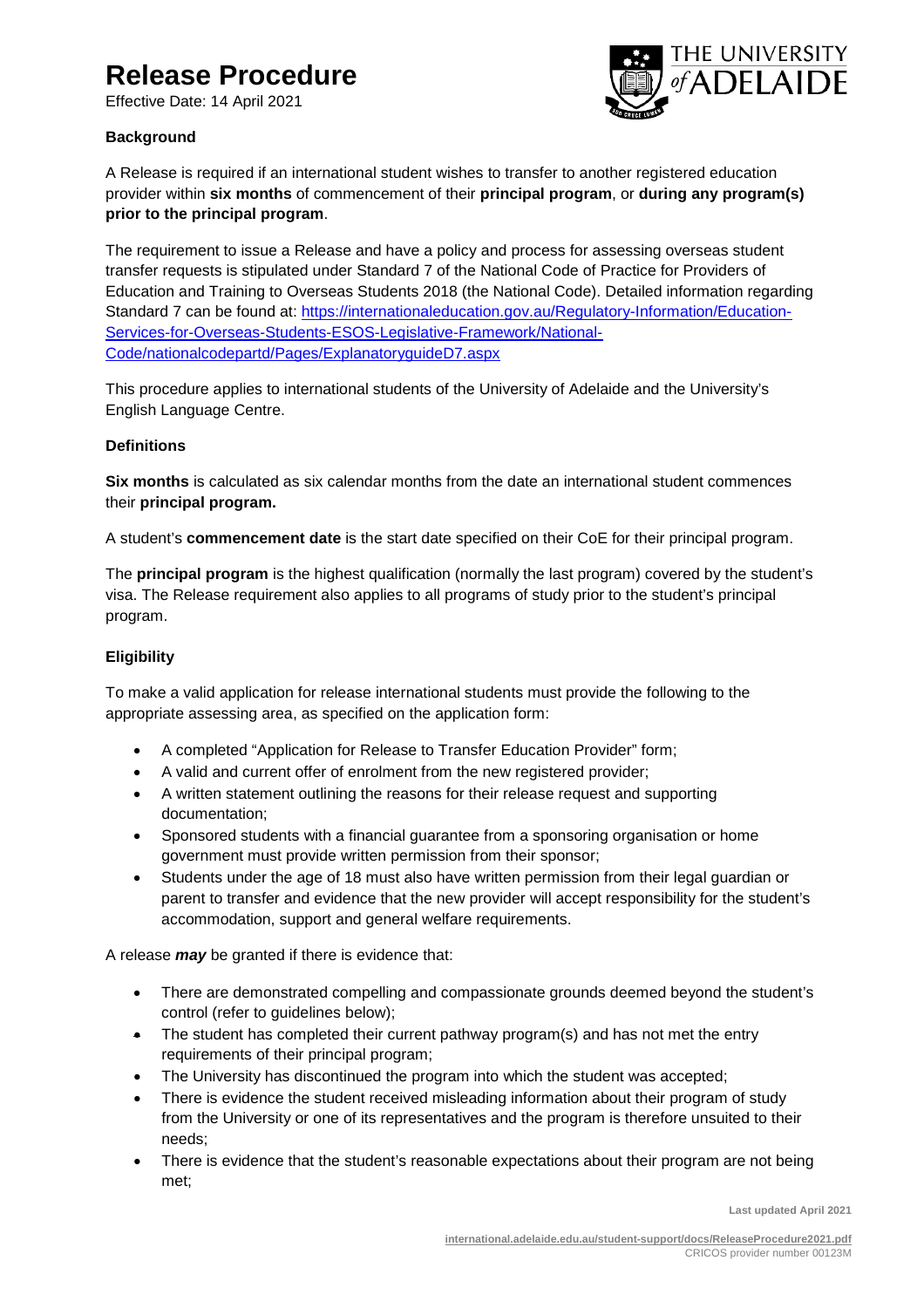- An appeal (internal or external) on another matter results in a decision or recommendation to release the student;
- The student has been accepted into a program and the University determines it is an unsuitable level of study;
- The student will be reported as they are unable to achieve satisfactory academic progress at the level they are studying, even after engaging with the University's support services and intervention strategy.

A release *may* be refused if:

- Tuition fees or other charges are owed to the University;
- Request is based on personal preference or change of mind:
- Request is based on a desire to change to a new course with lower fees, shorter duration or to be closer to family and friends;
- A change will jeopardise the student's progression through a package of programs;
- Student has not accessed support or academic services offered by the University and the application is based on being unable to achieve satisfactory academic progress;
- Student has only just commenced their program and there is no evidence to suggest they will not be successful in achieving satisfactory academic progress;
- Student has failed to meet student visa conditions including their obligation to ensure they have sufficient financial capacity to fund their study and living costs;
- Student wishes to transfer to a program similar to those offered by the University or one of its pathway providers;
- Request is an attempt to avoid being reported to Department of Home Affairs due to a failure to meet attendance or academic progress requirements;
- Student has not made a genuine attempt to actively participate in their principal program and/or meet assessment requirements of the program.

## **Responsibility for Assessment**

Responsibility for the assessment of an application for a Release is delegated as follows:

| Academic English: GEAP (General English for<br>Academic Purposes) students                                                                                                                                                                      | The University's English Language Centre |
|-------------------------------------------------------------------------------------------------------------------------------------------------------------------------------------------------------------------------------------------------|------------------------------------------|
| Academic English PEP Pathway (Pre-Enrolment<br>English Program) students                                                                                                                                                                        | International Admissions                 |
| University of Adelaide College Degree Transfer,<br>Foundation Studies Program or Pre-Masters<br>Program students                                                                                                                                | University of Adelaide College           |
| Eynesbury College Foundation Studies Program<br>or Diploma Students                                                                                                                                                                             | <b>Eynesbury College</b>                 |
| Undergraduate or postgraduate coursework<br>students who are yet to enrol at the University of<br>Adelaide (this includes University of Adelaide<br>College and Eynesbury College students who<br>are due to transfer to their Bachelor program | International Admissions                 |

**Last updated April 2021**